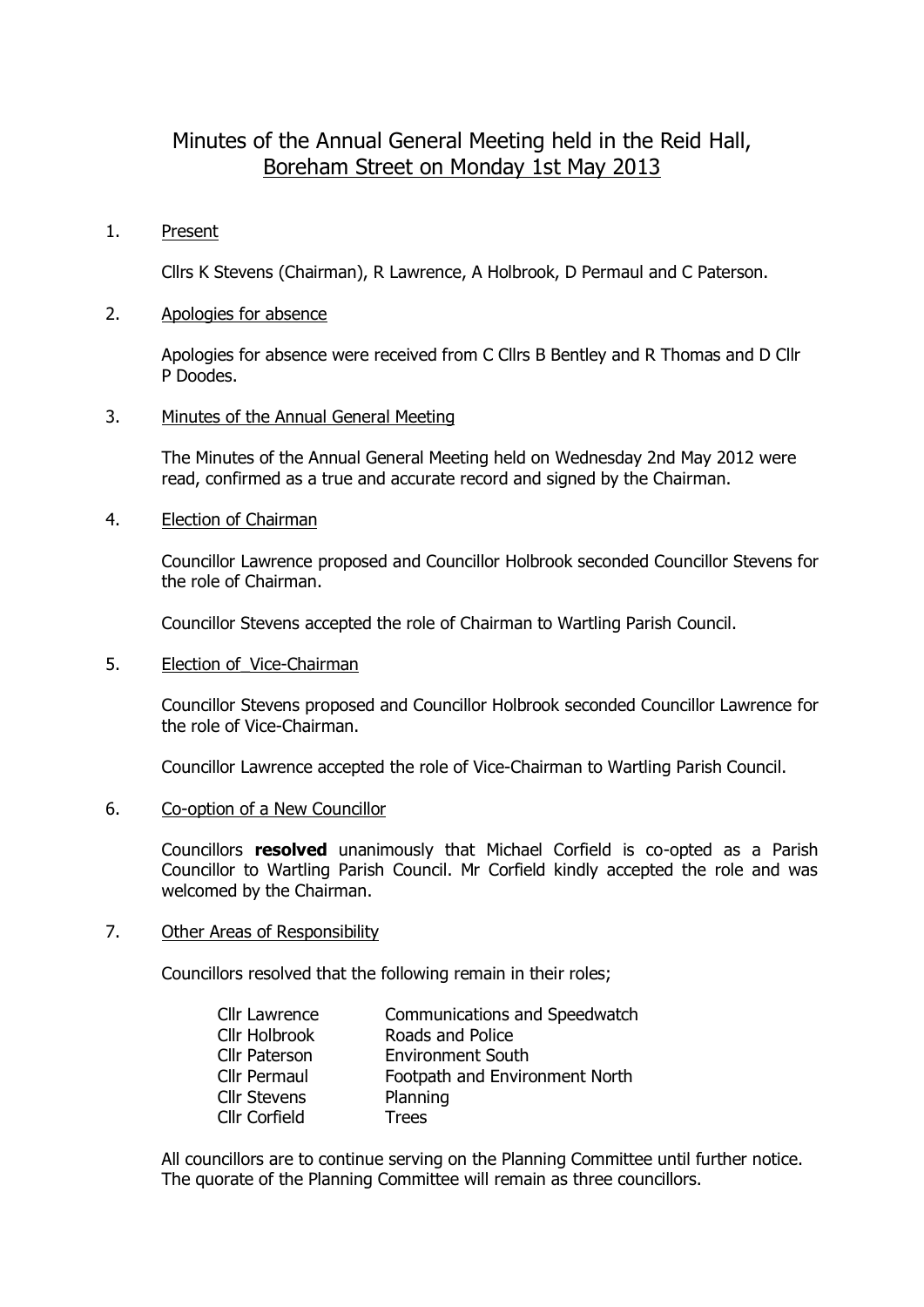## 8. To adopt the Standing Orders and Financial Regulations

Councillors resolved to continue with the existing Standing Orders and Financial Regulations and will consider adding an amendment relating to the Planning Committee at the next Planning Committee Meeting.

9. To appoint Councillors to serve as Representatives of the Parish Council on the following bodies.

Representative to the Village Hall Trust for WPC Cllr Paterson Wealden District Association of Local Councils Cllrs Stevens and Paterson Police Joint Action Group **Clirs Holbrook and Lawrence** 

## 10. To approve the accounts for the financial year to  $31<sup>st</sup>$  March 2013.

Councillors **resolved** that they approved the accounts for the financial year to 31<sup>st</sup> March 2013. Cllr Stevens agreed to provide a simple breakdown of the income and expenditure with the minutes.

## 11. Payment of Annual Subscriptions

Councillors resolved unanimously that the following subscriptions and insurance are paid for 2013-2014;

Wealden District Association of Local Councils Society of Local Council Clerks Sussex Association of Local Councils Zurich Insurance Fasthosts (website hosts)

It was noted that the Councillor Stevens is also Chairman of the Sussex Association of Local Councils.

## 12. Bank Signatories

It was resolved that Cllrs Paterson and Holbrook will be added to the signatories to the bank accounts for the financial year 2013-2014. The Parish Council **resolved** that the Clerk's wages will be paid by standing order until further notice.

## 13. Chairman's Allowance

Councillors resolved that the Chairman's Allowance will be £140.00 for the financial year 2013-2014. This is the basic allowance as per the Wealden Parish Renumeration Panel Report March 2013.

## 14. Code of Conduct and Register of Interests

Councillors **resolved** to accept the Code of Conduct and Register of Interests introduced by Wealden District Council under the Localism Act 2012.